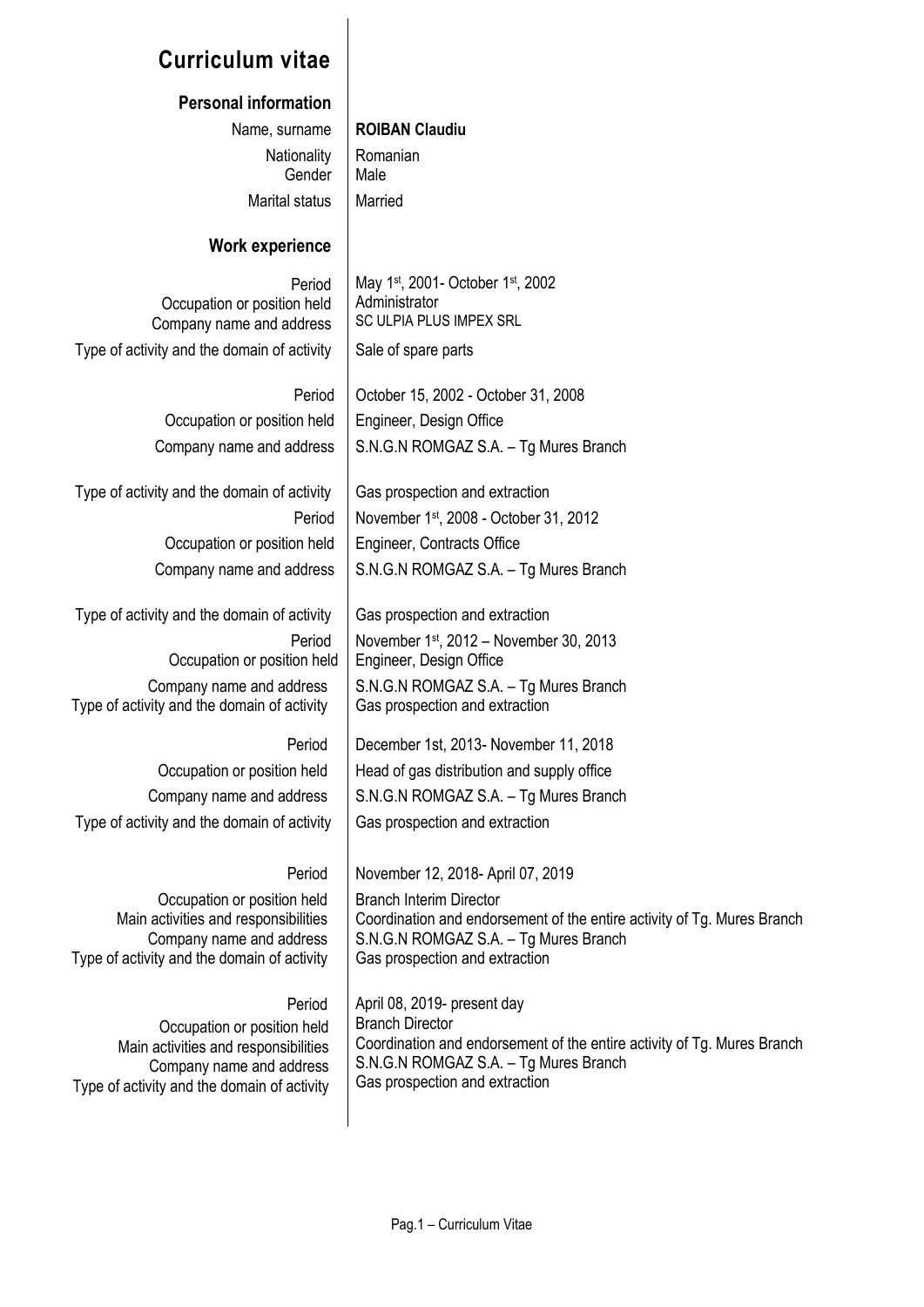## **Education and training**

| Period                                                                                            | 1995-2000                                                                                                                                                                                                                                                                                                                                                |  |  |  |  |  |
|---------------------------------------------------------------------------------------------------|----------------------------------------------------------------------------------------------------------------------------------------------------------------------------------------------------------------------------------------------------------------------------------------------------------------------------------------------------------|--|--|--|--|--|
| Qualification / Diploma                                                                           | Engineer                                                                                                                                                                                                                                                                                                                                                 |  |  |  |  |  |
| Main disciplines studied / professional<br>competencies acquired<br>Name and type of organisation | Materials strength, machines tools, Mechanisms, Mechanics, Devices Design,<br>Machines Construction Technology, Thermal treatments, Industrial robots.                                                                                                                                                                                                   |  |  |  |  |  |
| providing education and training                                                                  | Technical University- Cluj Napoca<br><b>Machines Construction Faculty</b>                                                                                                                                                                                                                                                                                |  |  |  |  |  |
| Period                                                                                            | 2003-2005                                                                                                                                                                                                                                                                                                                                                |  |  |  |  |  |
| Name and type of organisation providing<br>education and training                                 | Lucian Blaga University, Sibiu                                                                                                                                                                                                                                                                                                                           |  |  |  |  |  |
| Main disciplines studied /<br>professional competencies acquired                                  | <b>Engineering Faculty</b><br>Master in Gas Extraction and Sales                                                                                                                                                                                                                                                                                         |  |  |  |  |  |
| Period                                                                                            | 1995                                                                                                                                                                                                                                                                                                                                                     |  |  |  |  |  |
| Name and type of organisation<br>providing education and training                                 | "Alexandru Papiu Ilarian" High school, Tg-Mures<br>Certificate for - Programmer analyst, computer operator                                                                                                                                                                                                                                               |  |  |  |  |  |
| Period<br>Name and type of organisation<br>providing education and training                       | 1997-1998<br><b>Technical University Cluj Napoca</b><br><b>Mechanical Faculty</b><br>Certificate - Industrial Design                                                                                                                                                                                                                                     |  |  |  |  |  |
| Period                                                                                            | 2003                                                                                                                                                                                                                                                                                                                                                     |  |  |  |  |  |
| Name and type of organisation<br>providing education and training                                 | <b>SC PROMAX SRL</b><br>Certificate for - AutoCAD                                                                                                                                                                                                                                                                                                        |  |  |  |  |  |
| Period                                                                                            | 2006                                                                                                                                                                                                                                                                                                                                                     |  |  |  |  |  |
| Name and type of organisation<br>providing education and training                                 | Professional Language Centre<br>Certificate for English language- B1                                                                                                                                                                                                                                                                                     |  |  |  |  |  |
| Period                                                                                            | 2008                                                                                                                                                                                                                                                                                                                                                     |  |  |  |  |  |
| Name and type of organisation<br>providing education and training                                 | SC EXPERT AUDIT GROUP SRL<br>Public procurement expert certified                                                                                                                                                                                                                                                                                         |  |  |  |  |  |
| Period<br>Name and type of organisation<br>providing education and training<br>Period             | 2013<br>National Energy Regulatory Authority ANRE<br>Certified gas fitter<br>Distribution systems, gas appliances, equipment and piping-pressure regime lower<br>or equal to 6 bar.<br>Design, projects technical endorsement, coordination of performance, exploitation,<br>acceptance and putting into function works- level PGIU, PGD, EGIU, EGD      |  |  |  |  |  |
| Name and type of organisation<br>providing education and training                                 | 2013<br>National Energy Regulatory Authority ANRE<br>Certified gas fitter<br>Production, Storage, Transportation, gas appliances, equipment and piping -<br>pressure regime lower or equal to 6 bar.<br>Design, projects technical endorsement, coordination of performance, exploitation,<br>acceptance and putting into function works-level PGT, EGT. |  |  |  |  |  |

 $\overline{\phantom{a}}$